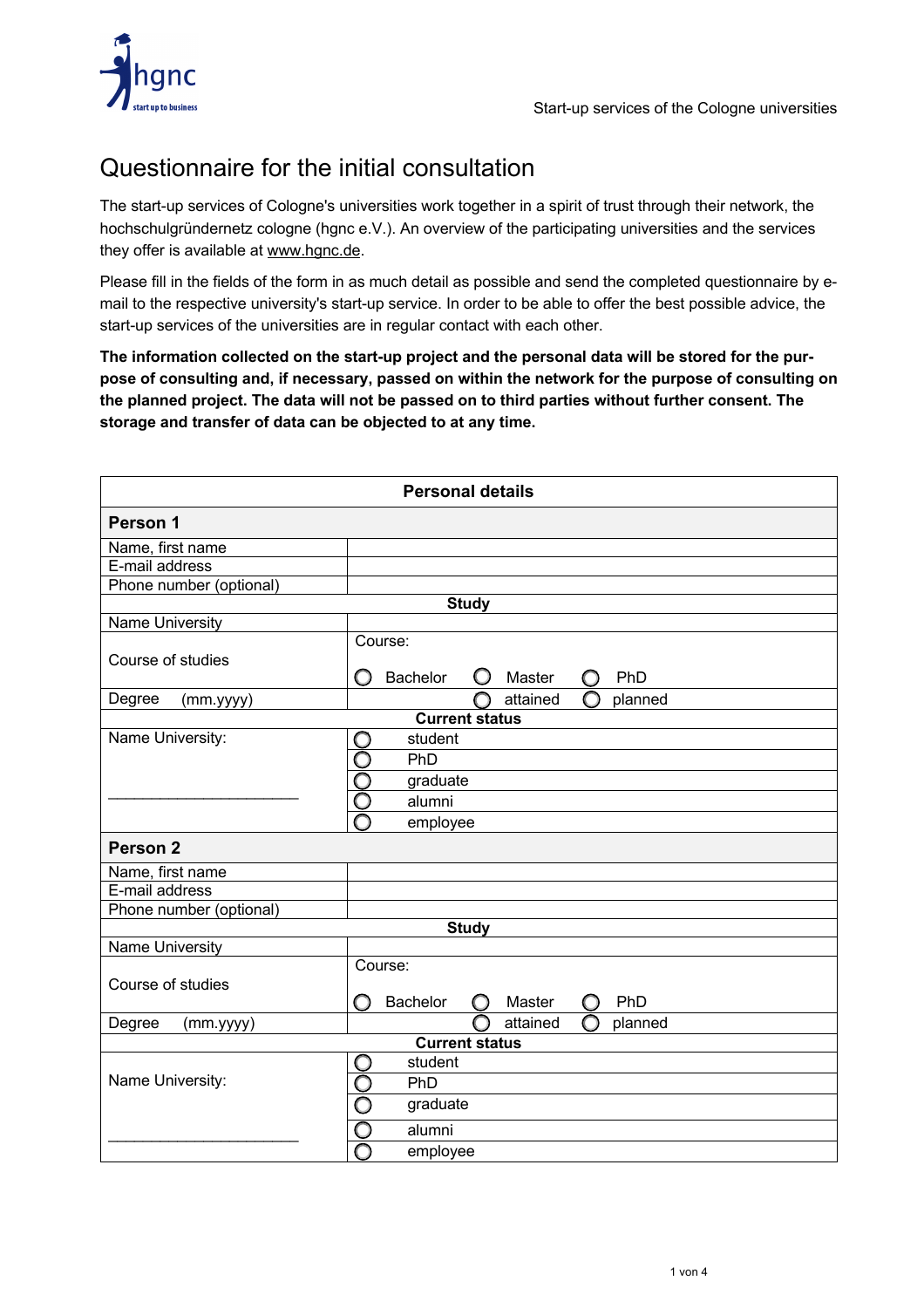| <b>Personal details</b> |                                     |  |
|-------------------------|-------------------------------------|--|
| Person 3                |                                     |  |
| Name, first name        |                                     |  |
| E-mail address          |                                     |  |
| Phone number (optional) |                                     |  |
|                         | <b>Study</b>                        |  |
| <b>Name University</b>  |                                     |  |
|                         | Course:                             |  |
| Course of studies       | O<br>Bachelor<br>PhD<br>Master<br>O |  |
| Degree<br>(mm.yyyy)     | attained<br>planned                 |  |
| <b>Current status</b>   |                                     |  |
| Name University:        | student                             |  |
|                         | Ō<br>PhD                            |  |
|                         |                                     |  |
|                         | graduate                            |  |
|                         | C<br>alumni                         |  |
|                         | employee                            |  |
| Person 4                |                                     |  |
| Name, first name        |                                     |  |
| E-mail address          |                                     |  |
| Phone number (optional) |                                     |  |
|                         | <b>Study</b>                        |  |
| Name University         |                                     |  |
|                         | Course:                             |  |
| Course of studies       |                                     |  |
|                         | Bachelor<br>O<br>Master<br>PhD<br>O |  |
| (mm.yyyy)<br>Degree     | O<br>attained<br>planned            |  |
| <b>Current status</b>   |                                     |  |
| Name University:        | student<br>C                        |  |
|                         | PhD                                 |  |
|                         | graduate                            |  |
|                         | 0O<br>alumni                        |  |
|                         | employee                            |  |
|                         |                                     |  |

| <b>Consultation appointment</b>                                                    |  |  |
|------------------------------------------------------------------------------------|--|--|
| Is there a desired date or pre-<br>ferred or excluded weekdays or<br>times of day? |  |  |
| Are there any other restrictions<br>or wishes regarding the consul-<br>tation?     |  |  |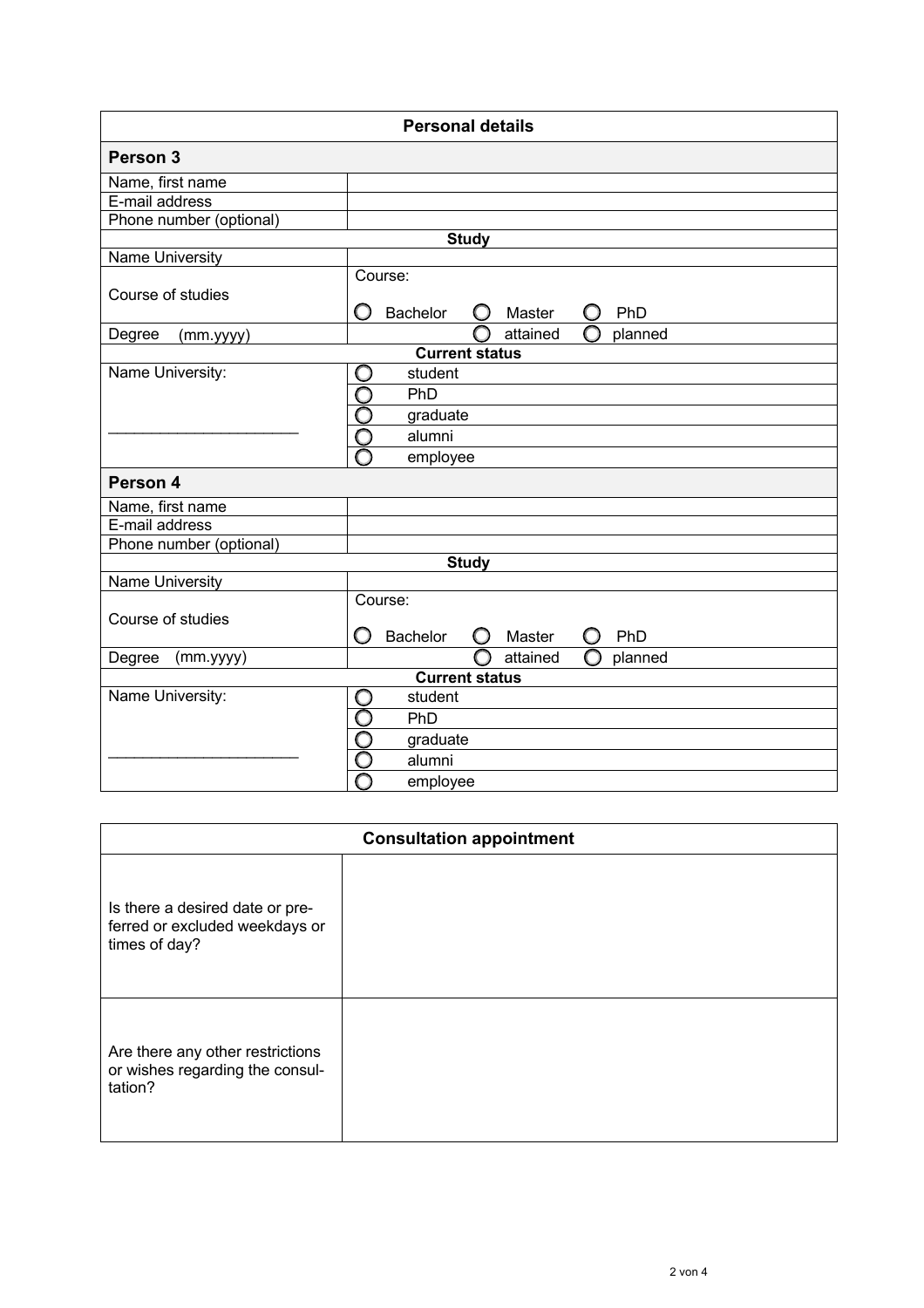| Details of the planned project                                                  |                                                                                                                                       |  |
|---------------------------------------------------------------------------------|---------------------------------------------------------------------------------------------------------------------------------------|--|
| Project name                                                                    |                                                                                                                                       |  |
| Brief project description                                                       |                                                                                                                                       |  |
| Description of the business idea                                                |                                                                                                                                       |  |
| Why will the business idea be<br>successful? What is the cus-<br>tomer benefit? |                                                                                                                                       |  |
| Who is the target group?                                                        |                                                                                                                                       |  |
| How will the project be fi-<br>nanced?                                          | Own resources/ bootstrapping<br>00000<br>Debt capital<br>Funding (EXIST etc.)<br>Equity capital<br>Crowdinvesting/-funding<br>others: |  |